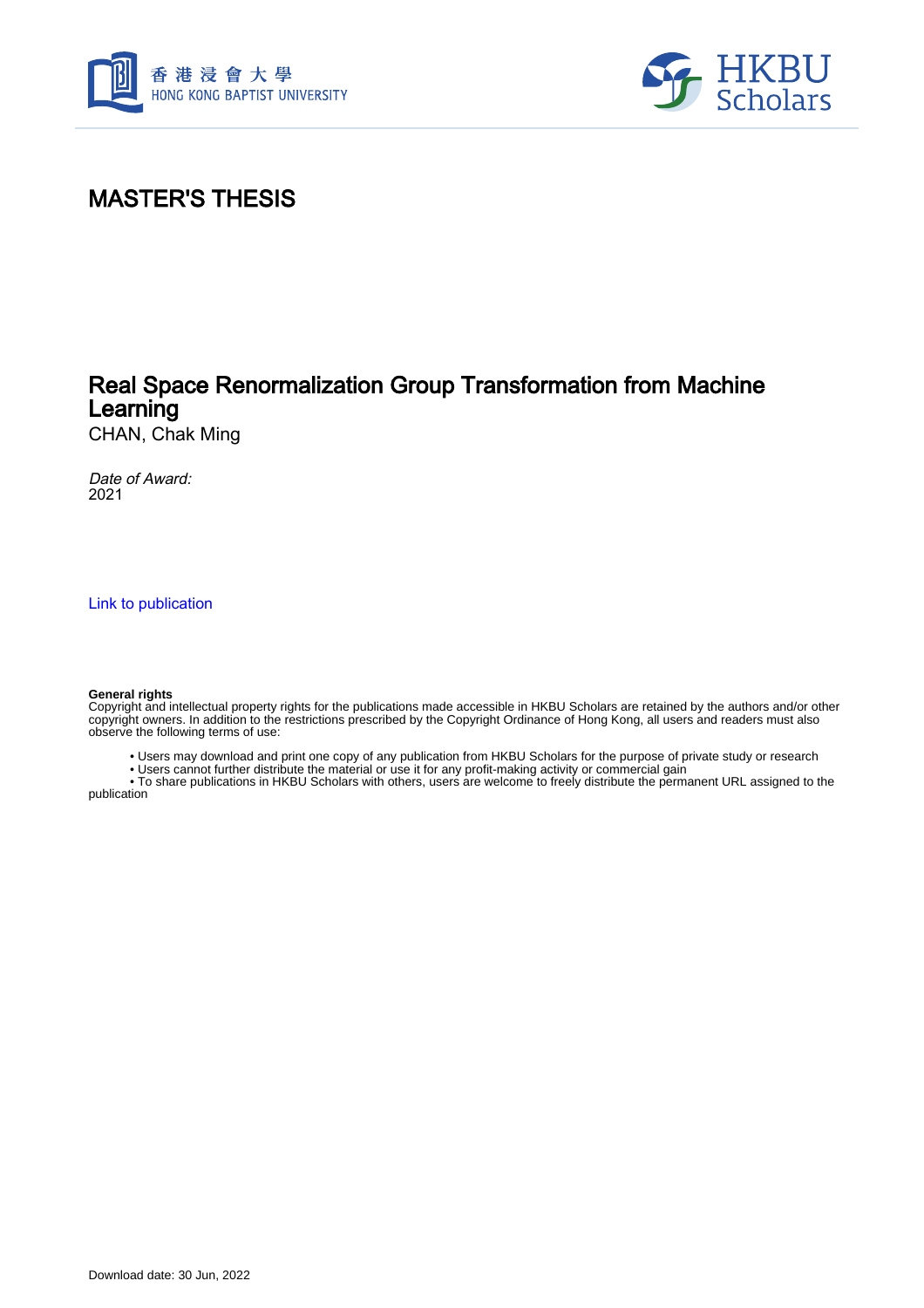## Abstract

Machine learning (ML) is a powerful tool for extracting important features from high dimensional system and performing data compression. The process of capturing relevant features while eliminating irrelevant ones in ML algorithms, such as the neural networks, has a close connection to the renormalization group (RG). Motivated by this, we study the phase transition of the q-state Potts model using real-space RG transformation obtained from two types of machine learning: supervised and unsupervised learning. We also investigate the RG transformation with vacancy for the first-order phase transition. For supervised learning, we showed that the convolutional neural network (CNN) is capable of classifying phases of the Potts model at different  $q$ . Then, by modifying the structure of the CNN, we are able to obtain RG transformation by training the CNN to classify ordered and disordered Potts configurations. For unsupervised learning, we obtain RG transformation from the restricted Boltzmann machine (RBM) by training it on Potts configurations at transition temperature. Given the RG transformation, we can obtain the critical exponents and estimate the renormalized Hamiltonian using Monte Carlo renormalization group (MCRG) and pseudolikelihood estimation respectively.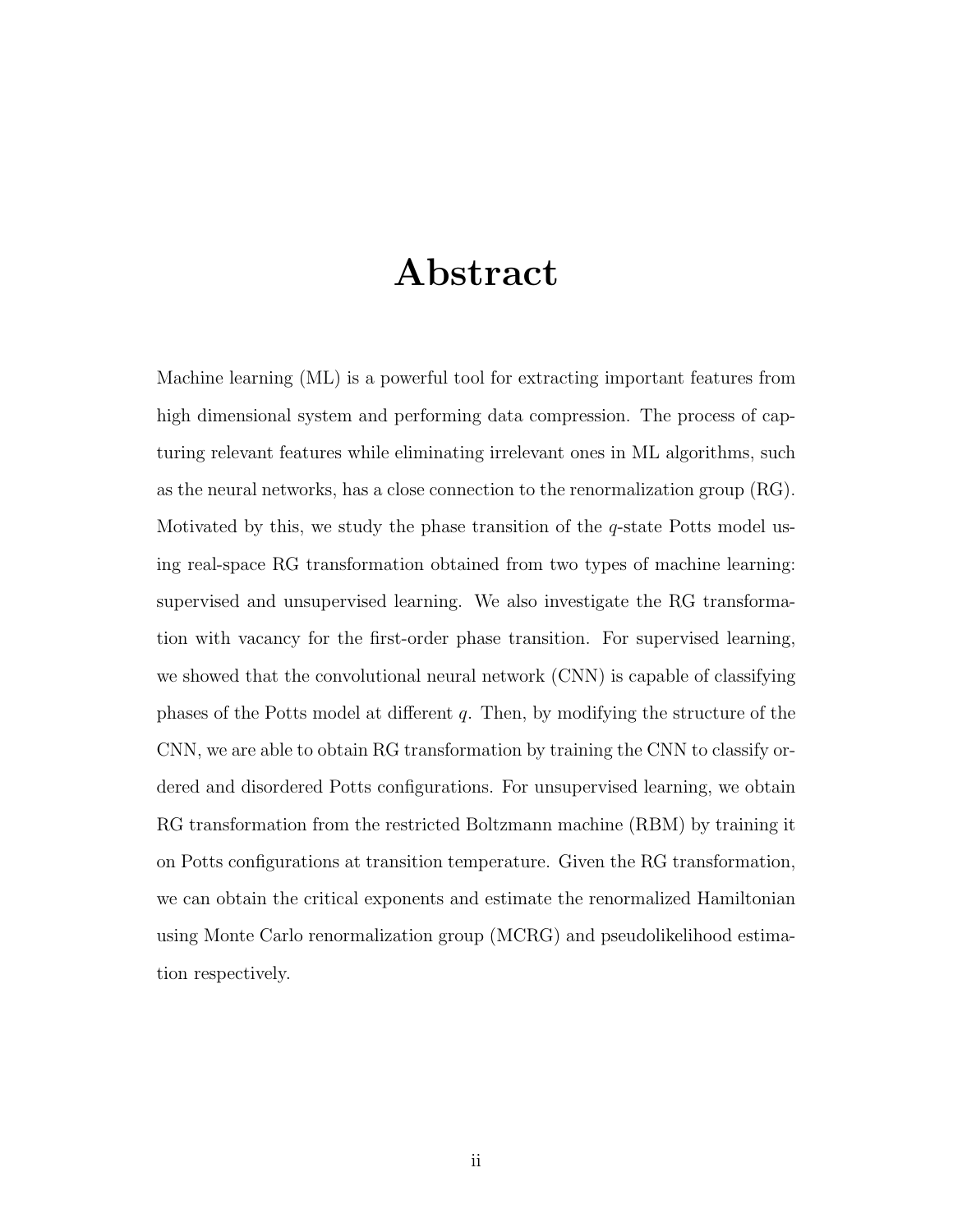# Table of Contents

|                                     |               | <b>DECLARATION</b>                                                                    | $\mathbf{i}$ |
|-------------------------------------|---------------|---------------------------------------------------------------------------------------|--------------|
|                                     | Abstract      |                                                                                       | <i>ii</i>    |
| Acknowledgements                    |               |                                                                                       | iii          |
| <b>Table of Contents</b>            |               |                                                                                       | iv           |
|                                     |               | List of Tables                                                                        | vi           |
|                                     |               | List of Figures                                                                       | vii          |
|                                     |               | List of abbreviations                                                                 | $\mathbf x$  |
| $\mathbf 1$                         |               | Introduction                                                                          | $\mathbf{1}$ |
| $\overline{2}$                      | <b>Theory</b> |                                                                                       |              |
|                                     | 2.1           | Renormalization group transformation $\ldots \ldots \ldots \ldots \ldots$             | 10           |
|                                     | 2.2           |                                                                                       | 13           |
|                                     | 2.3           |                                                                                       | 16           |
|                                     | 2.4           |                                                                                       | 16           |
| Methodology and implementation<br>3 |               |                                                                                       | 19           |
|                                     | 3.1           | Convolutional neural network $\quad \ldots \ldots \ldots \ldots \ldots \ldots \ldots$ | 19           |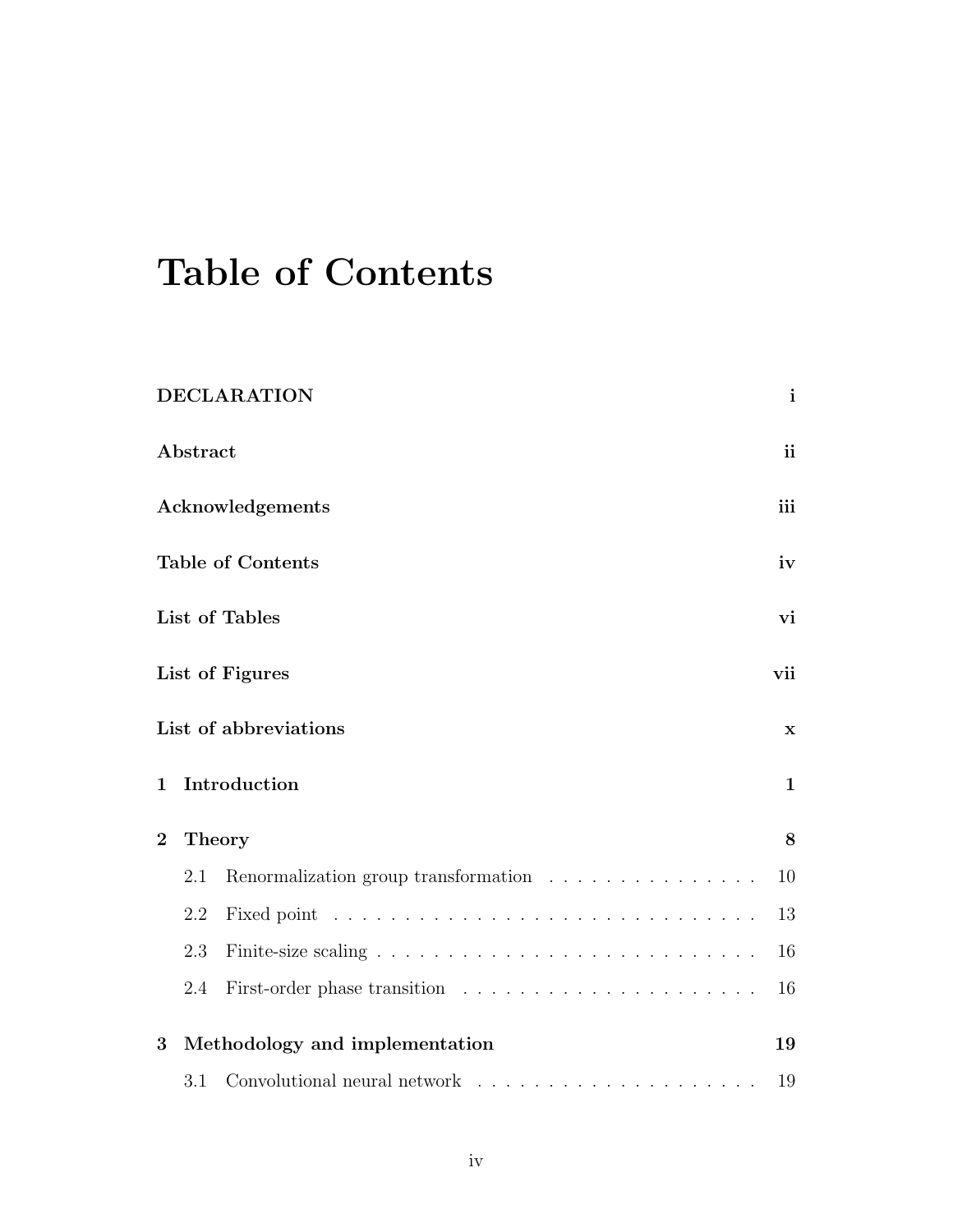|                           |                               | 3.1.1   |                                                                       | 21 |
|---------------------------|-------------------------------|---------|-----------------------------------------------------------------------|----|
|                           | 3.2                           |         |                                                                       | 25 |
|                           | 3.3                           |         | Monte Carlo Renormalization Group                                     | 28 |
|                           | 3.4                           |         |                                                                       | 30 |
| 4                         |                               |         | <b>Results and Discussion</b>                                         | 32 |
|                           | 4.1                           |         |                                                                       | 32 |
|                           | 4.2                           |         |                                                                       | 36 |
|                           |                               | 4.2.1   | Second-order phase transition                                         | 36 |
|                           |                               | 4.2.2   | First-order phase transition                                          | 42 |
|                           |                               | 4.2.3   |                                                                       | 47 |
|                           | 4.3                           |         |                                                                       | 47 |
|                           |                               | 4.3.1   | Ising model $\ldots \ldots \ldots \ldots \ldots \ldots \ldots \ldots$ | 48 |
|                           |                               | 4.3.2   | First-order phase transition                                          | 50 |
| $\bf{5}$                  |                               | Summary |                                                                       | 54 |
| Appendix                  |                               |         |                                                                       | 60 |
| <b>List of References</b> |                               |         |                                                                       | 61 |
|                           | <b>CURRICULUM VITAE</b><br>65 |         |                                                                       |    |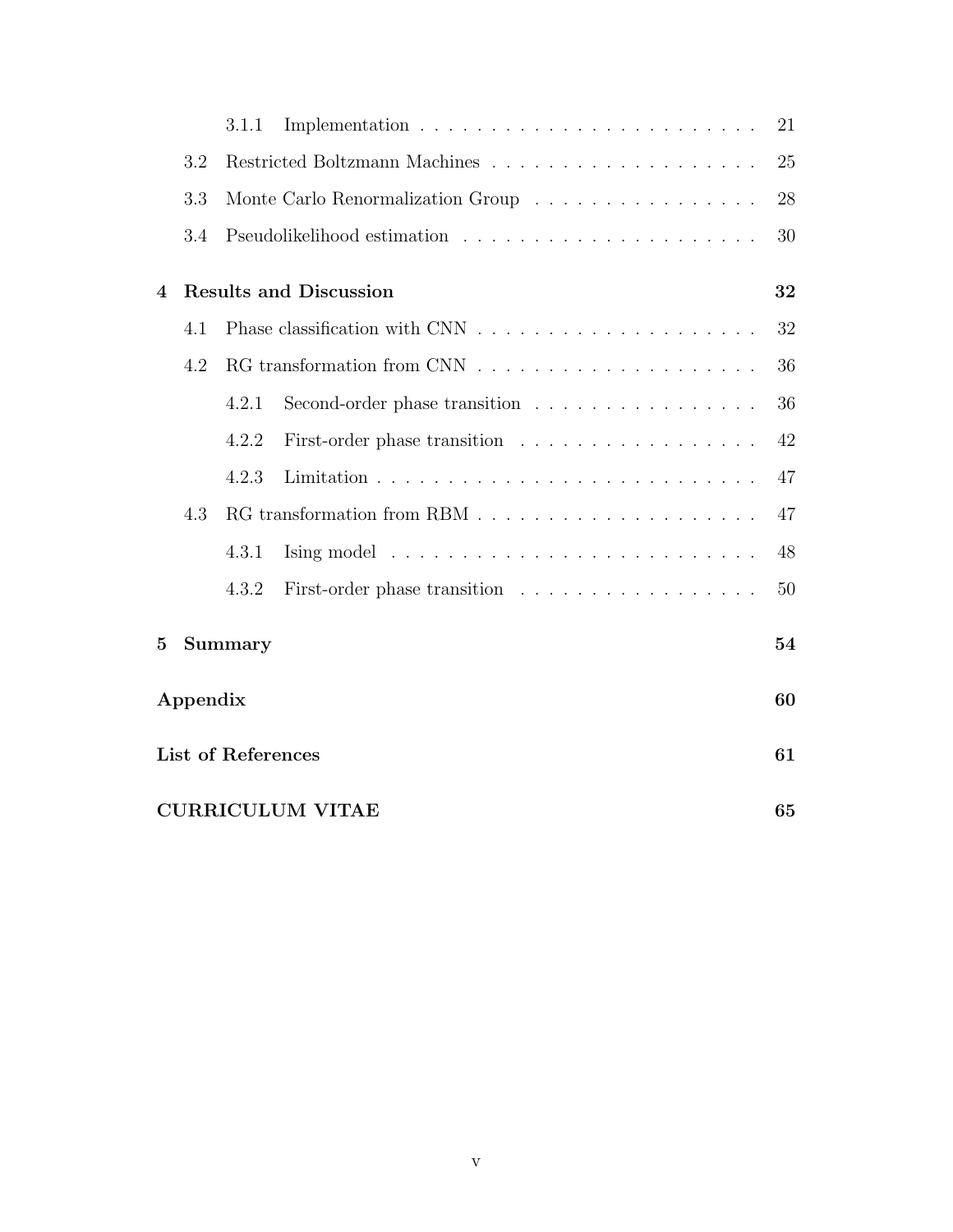# List of Tables

| 4.1 | Training temperatures in unit of $T_c(\infty)$                                         | 33 |
|-----|----------------------------------------------------------------------------------------|----|
| 4.2 | MCRG result for the Ising model, where $N_r$ is the number of RG                       |    |
|     | iterations performed on the initial system.                                            | 40 |
| 4.3 | MCRG result for CNN RG transformation with filter size of $4.$                         | 40 |
| 4.4 | Probability distribution of $\sigma'$ given initial box configuration $\{\sigma_i\}$   |    |
|     | for $2 \times 2$ CNN transformation at $q = 10$ , where A, B, C and D are              |    |
|     |                                                                                        | 42 |
| 4.5 | Part of the probability distribution of $\sigma'$ given initial box con-               |    |
|     | figuration $\{\sigma_i\}$ for $2 \times 2$ CNN transformation at $q = 10$ , where      |    |
|     | $A \neq B \neq C$ and not vacant state, $V =$ vacant state, and E de-                  |    |
|     | notes any other state $\ldots \ldots \ldots \ldots \ldots \ldots \ldots \ldots \ldots$ | 43 |
| 4.6 | Thermal critical exponent for $2 \times 2$ CNN transformation at $q = 10$              |    |
|     |                                                                                        | 44 |
| 4.7 | Probability distribution of $\sigma'$ given initial box configuration $\{\sigma_i\}$   |    |
|     | for $2 \times 2$ CNN transformation at $q = 5$ , where $A \neq B \neq C \dots$ .       | 44 |
| 4.8 | Thermal critical exponent for $2 \times 2$ CNNs and majority-rule trans-               |    |
|     |                                                                                        | 46 |
| 4.9 | Average probability of the hidden variable in the vacant state given                   |    |
|     |                                                                                        | 52 |
|     | $4.10\,$ Thermal critical exponent from RBM RG transformation.                         | 53 |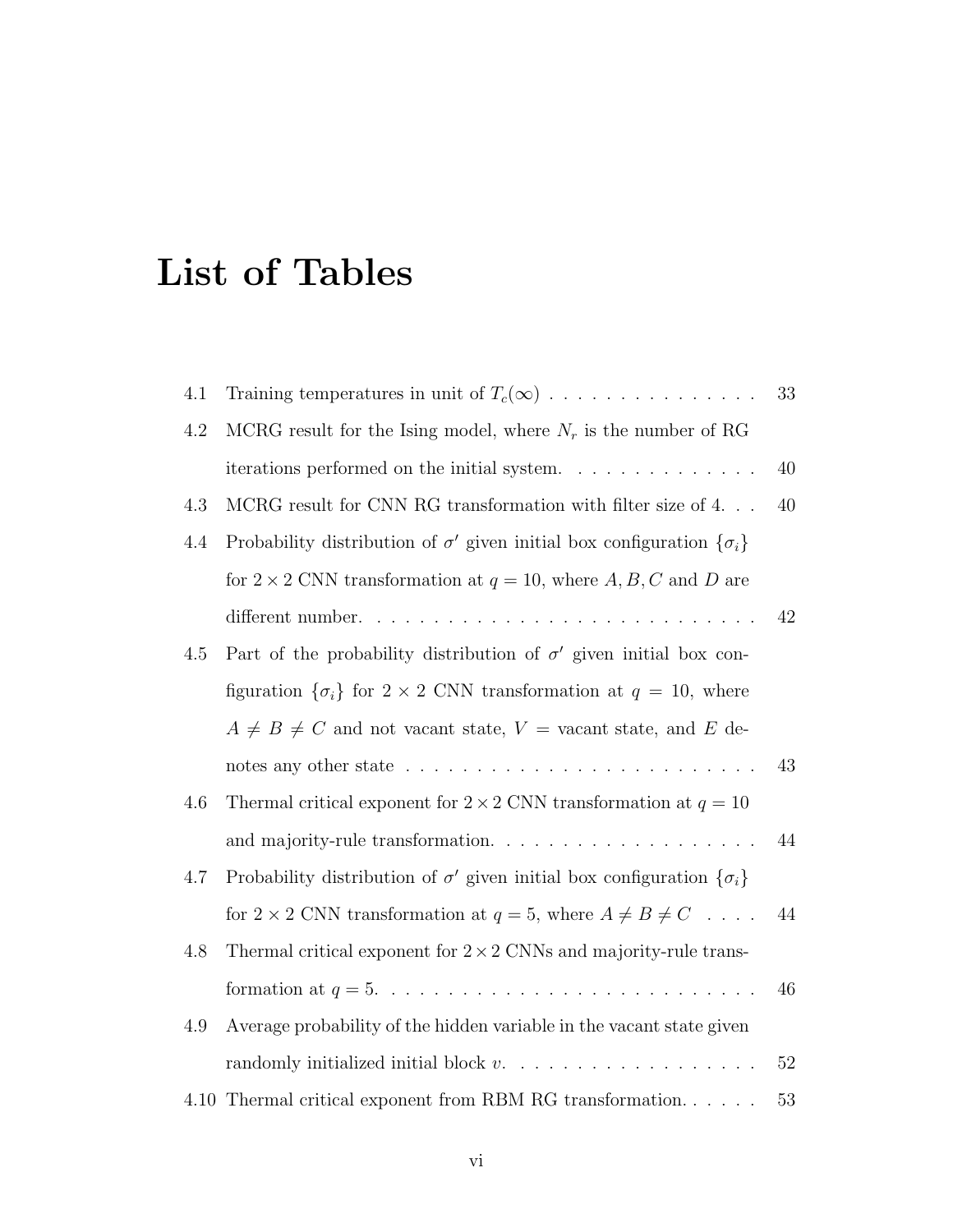# List of Figures

| 1.1 | Schematic diagram of an encoder neural network                                    | 3              |
|-----|-----------------------------------------------------------------------------------|----------------|
| 1.2 | Averaged output of the CNN as a function of $T/J$ for square lat-                 |                |
|     | tice Ising model. Adapted from "Juan Carrasquilla and Roger                       |                |
|     | Machine learning phases of matter. Nature Physics,<br>G Melko.                    |                |
|     |                                                                                   | $\overline{5}$ |
| 2.1 | Schematic plot of (a) phases at zero external field $h$ and changing              |                |
|     | temperature $T$ and (b) magnetization $m$ against temperature for                 |                |
|     |                                                                                   | 10             |
| 2.2 | Kadanoff block spin in 2D square lattice                                          | 12             |
| 2.3 | Schematic diagram of RG flow. The arrow indicates the direction                   |                |
|     | of flow given by the recursion relation from equation $(2.14)$ . The              |                |
|     |                                                                                   | 14             |
| 3.1 |                                                                                   | 20             |
| 3.2 | An example of the convolution operation. $\dots \dots \dots \dots \dots$          | 20             |
| 3.3 | Schematic diagram of the CNN used to perform RG transformation. 23                |                |
| 3.4 | An example of convolution for the 4 by 4 Ising model input config-                |                |
|     | uration with vacancy. Each filter is composed of 4 elements of the                |                |
|     | same value. The stride of the filters is 2, which reduces the linear              |                |
|     | size of the Ising system by $2. \ldots \ldots \ldots \ldots \ldots \ldots \ldots$ | 24             |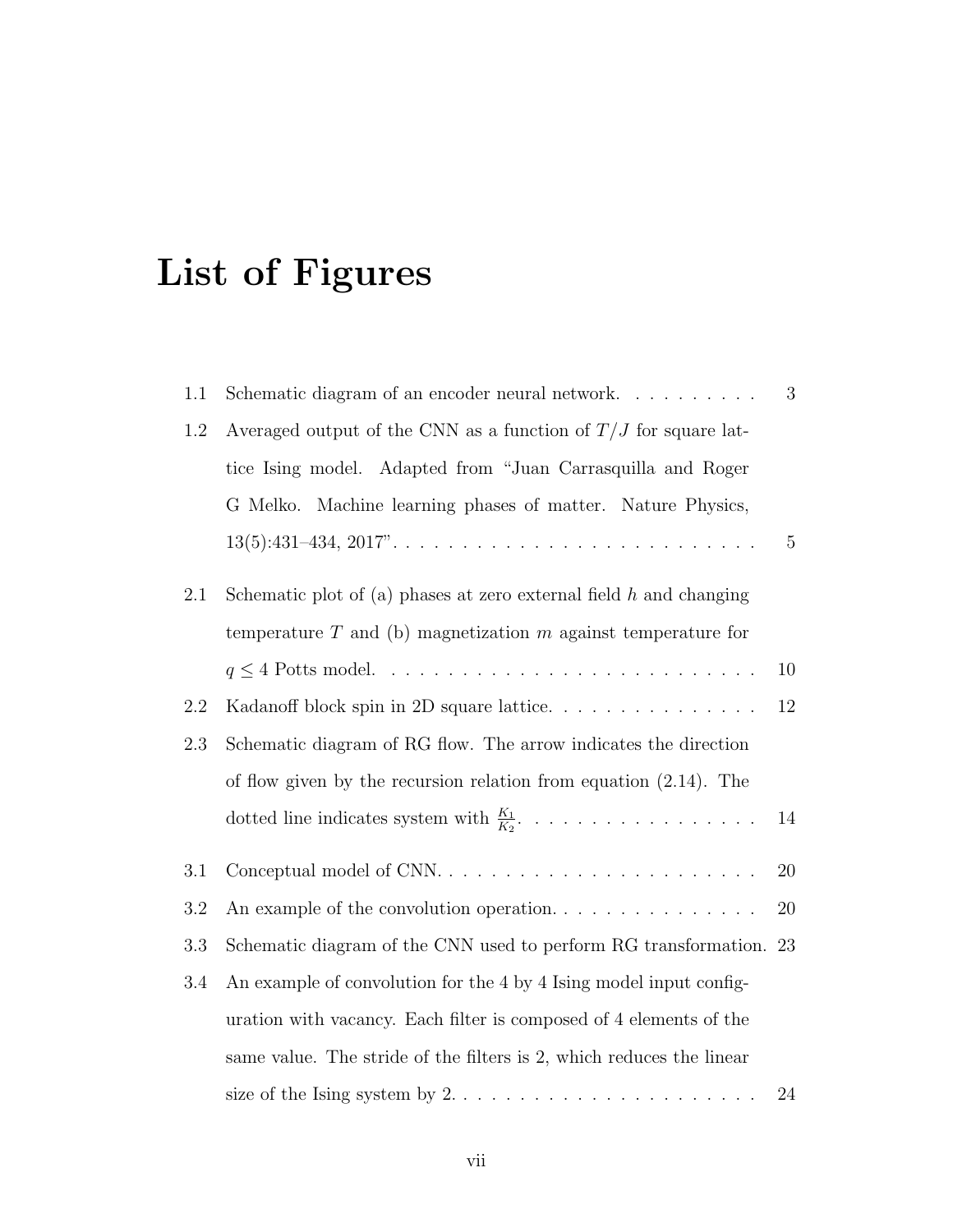| $3.5\,$ |                                                                                            | 25 |
|---------|--------------------------------------------------------------------------------------------|----|
| 3.6     | Schematic diagram of the partition of the visible configuration and                        |    |
|         |                                                                                            | 27 |
| 3.7     | Estimated parameters of the Ising model at different temperatures                          |    |
|         |                                                                                            | 31 |
| 3.8     | The first six neighbor interaction. $\ldots \ldots \ldots \ldots \ldots \ldots$            | 31 |
| 4.1     | Training loss at each epoch for the 10-state Potts system at $L = 32$ . 33                 |    |
| 4.2     | Averaged output at different temperature for the 10-state Potts                            |    |
|         |                                                                                            | 34 |
| 4.3     | Data collapse of averaged $P(\text{ordered})$ against $tL^{1/\nu}$ for (a) the Ising       |    |
|         | model and (b) the 10-state Potts model. $\ldots \ldots \ldots \ldots \ldots$               | 34 |
| 4.4     | Averaged output against averaged magnetization at different tem-                           |    |
|         | perature for (a) the Ising model and (b) 10-state Potts model. $\ldots$                    | 35 |
| 4.5     | Value of a hidden unit against $m$ in the fully connected layer of a                       |    |
|         | trained CNN for the 10-state Potts model. $\ldots \ldots \ldots \ldots$                    | 35 |
| 4.6     | Coarse-grained configurations from (a) majority-rule transforma-                           |    |
|         | tion and (b) CNN RG transformation with $2 \times 2$ filter. The left                      |    |
|         | most figure is the initial configuration and the subsequent figures                        |    |
|         | are configurations at $1st$ , $2nd$ and $3rd$ coarse-graining iteration re-                |    |
|         | spectively. $\ldots \ldots \ldots \ldots \ldots \ldots \ldots \ldots \ldots \ldots \ldots$ | 37 |
| 4.7     | (a) $2 \times 2$ convolution filters and (b) $6 \times 6$ convolution filters from         |    |
|         |                                                                                            | 38 |
| 4.8     | Estimated couplings of the renormalized Hamiltonian of the Ising                           |    |
|         |                                                                                            | 39 |
| 4.9     | Projection of RG flow of the $3 \times 3$ CNN RG transformation onto                       |    |
|         |                                                                                            | 40 |
|         | 4.10 Odd terms considered in the MCRG calculation for the Ising model. 40                  |    |